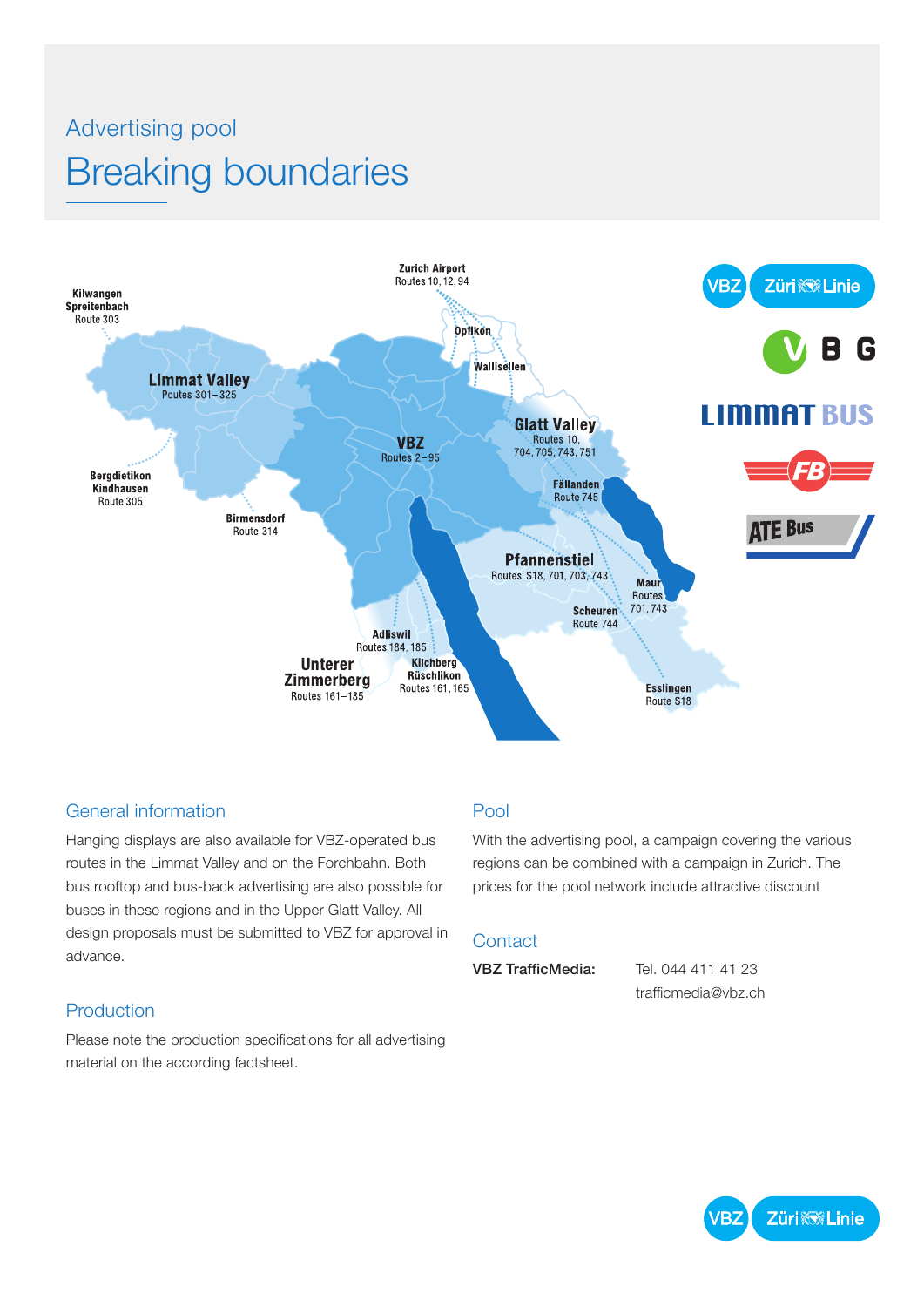# Advertising pool Hanging display offers in the Limmat Valley

## Hanging displays in the Limmat Valley

| Number of units | 1 week    | 2 weeks   | 3 weeks   | 4 weeks   | 5 weeks   | 6 weeks   |
|-----------------|-----------|-----------|-----------|-----------|-----------|-----------|
| - 30            | $690 -$   | $860 -$   | $1.030 -$ | $1.200 -$ | $1.370 -$ | $1.540 -$ |
| -60             | $1.380 -$ | $1.720 -$ | $2.060 -$ | $2.400 -$ | $2.740 -$ | $3.080 -$ |

Longer campaign durations on request.

## Hanging displays with dispensers in the Limmat Valley

| Number of units | 1 week    | 2 weeks   | 3 weeks   | 4 weeks   | 5 weeks   | 6 weeks   |
|-----------------|-----------|-----------|-----------|-----------|-----------|-----------|
| - 30            | $840 -$   | $1.040 -$ | $1.240 -$ | $1.440 -$ | $1.640 -$ | 1.840.—   |
| -60             | $1.680 -$ | $2.080 -$ | $2.480 -$ | $2,880-$  | $3.280 -$ | $3.680 -$ |

Longer campaign durations on request.

### Ancillary cost

| <b>Description</b>      | 30 units | 60 units |
|-------------------------|----------|----------|
| Poster replacement      | $135 -$  | $270 -$  |
| Refilling of dispensers | $135 -$  | $270 -$  |

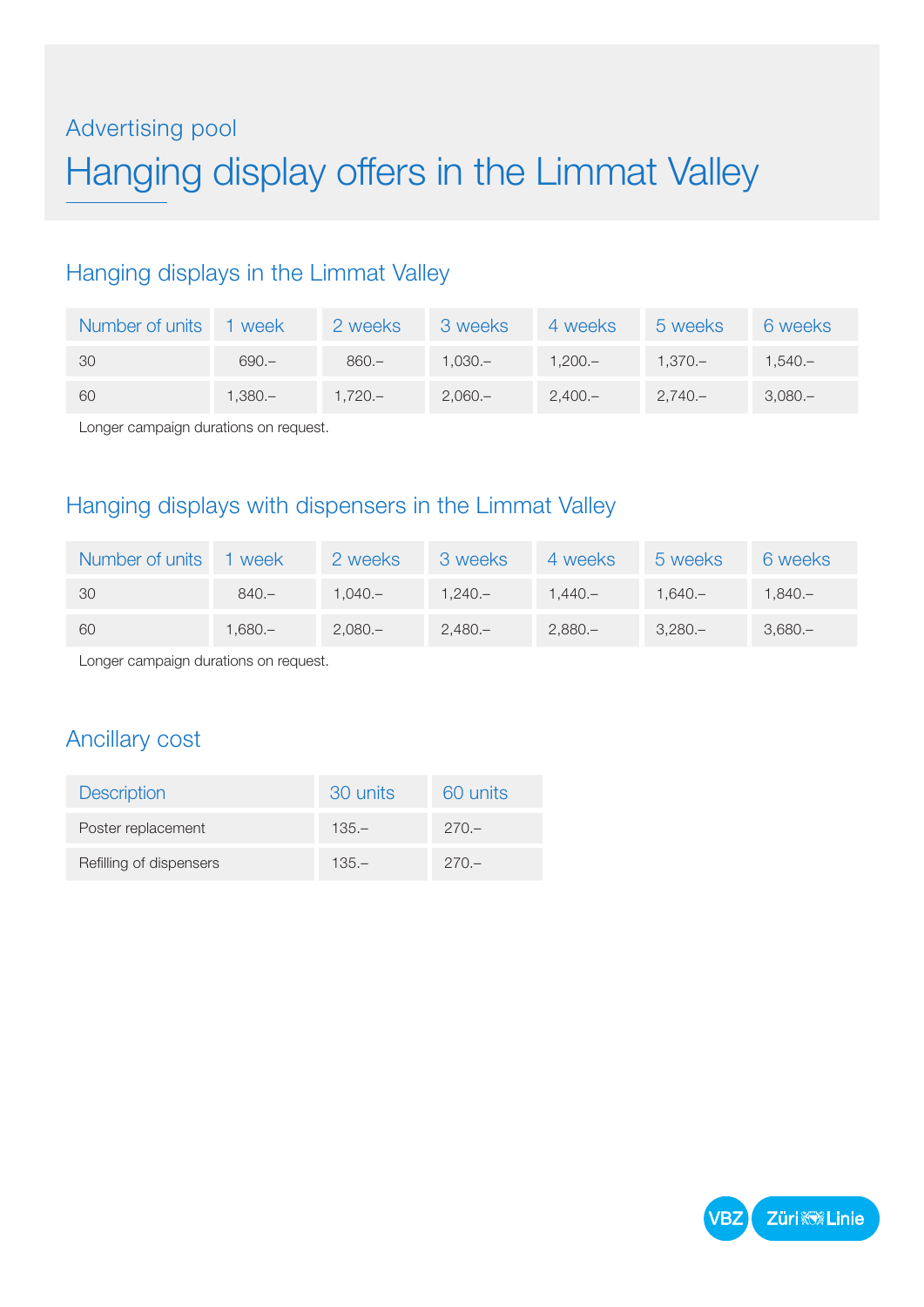# Advertising pool Hanging display offers on the Forchbahn

# Hanging displays on the Forchbahn

| Number of units | 1 week   | 2 weeks   | 3 weeks  | 4 weeks  | 5 weeks   | 6 weeks  |
|-----------------|----------|-----------|----------|----------|-----------|----------|
| 10              | $350 -$  | $408 -$   | $466 -$  | $524 -$  | $582 -$   | $640 -$  |
| 20              | $610 -$  | $726 -$   | $842 -$  | $958 -$  | $1.074 -$ | $1,190-$ |
| 30              | $870 -$  | $1.044 -$ | $1,218-$ | $1,392-$ | $1,566-$  | $1,740-$ |
| 40              | $1,130-$ | $1,362-$  | $1,594-$ | $1,826-$ | $2,058-$  | $2,290-$ |

Longer campaign durations on request. Starting day is Saturday.

# Hanging displays with dispensers on the Forchbahn

| Number of units | 1 week    | 2 weeks   | 3 weeks   | 4 weeks   | 5 weeks   | 6 weeks   |
|-----------------|-----------|-----------|-----------|-----------|-----------|-----------|
| 10              | $400 -$   | $470 -$   | $540 -$   | $610 -$   | $680 -$   | $750 -$   |
| 20              | $710 -$   | $850 -$   | $990 -$   | $1.120 -$ | $1.270 -$ | $1.410 -$ |
| 30              | $1.020 -$ | $1.230 -$ | $1.440 -$ | $1.650 -$ | $1,860-$  | $2,070-$  |
| 40              | $1.330 -$ | $1.610 -$ | $1,890-$  | $2,170-$  | $2,450-$  | $2,730-$  |

Longer campaign durations on request. Starting day is Saturday.

# Ancillary cost

| <b>Description</b>      | 10 units |
|-------------------------|----------|
| Poster replacement      | $45 -$   |
| Refilling of dispensers | $45 -$   |